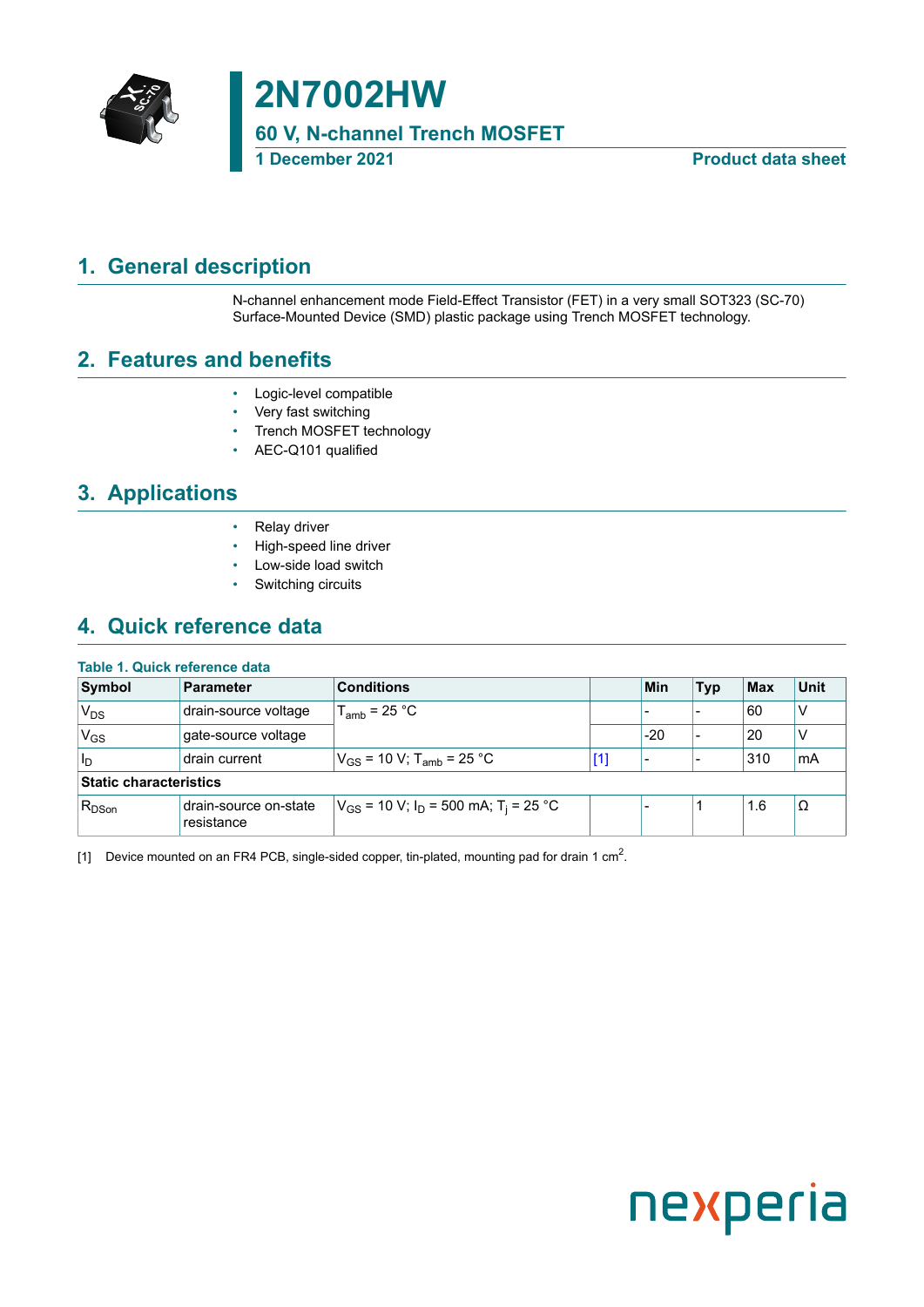### <span id="page-1-1"></span><span id="page-1-0"></span>**5. Pinning information**

| <b>Table 2. Pinning information</b> |        |                    |                       |                       |  |  |  |  |
|-------------------------------------|--------|--------------------|-----------------------|-----------------------|--|--|--|--|
| Pin                                 | Symbol | <b>Description</b> | Simplified outline    | <b>Graphic symbol</b> |  |  |  |  |
|                                     | G      | gate               | -3                    |                       |  |  |  |  |
| 2                                   | S      | source             |                       |                       |  |  |  |  |
| Ι3                                  | D      | drain              |                       | $G -$                 |  |  |  |  |
|                                     |        |                    |                       | mbb076<br>S           |  |  |  |  |
|                                     |        |                    | <b>SC-70 (SOT323)</b> |                       |  |  |  |  |

### <span id="page-1-2"></span>**6. Ordering information**

#### **Table 3. Ordering information**

| Type number | Package     |                                                                                                         |         |  |  |
|-------------|-------------|---------------------------------------------------------------------------------------------------------|---------|--|--|
|             | <b>Name</b> | <b>Description</b>                                                                                      | Version |  |  |
| 2N7002HW    | SC-70       | plastic, surface-mounted package; 3 leads; 1.3 mm pitch; 2 SOT323<br>$\rm{mm}$ x 1.25 mm x 0.95 mm body |         |  |  |

### <span id="page-1-3"></span>**7. Marking**

#### **Table 4. Marking codes**

| Type number | Marking code <sup>[1]</sup> |
|-------------|-----------------------------|
| 2N7002HW    | 2N <sub>8</sub>             |

[1] % = placeholder for manufacturing site code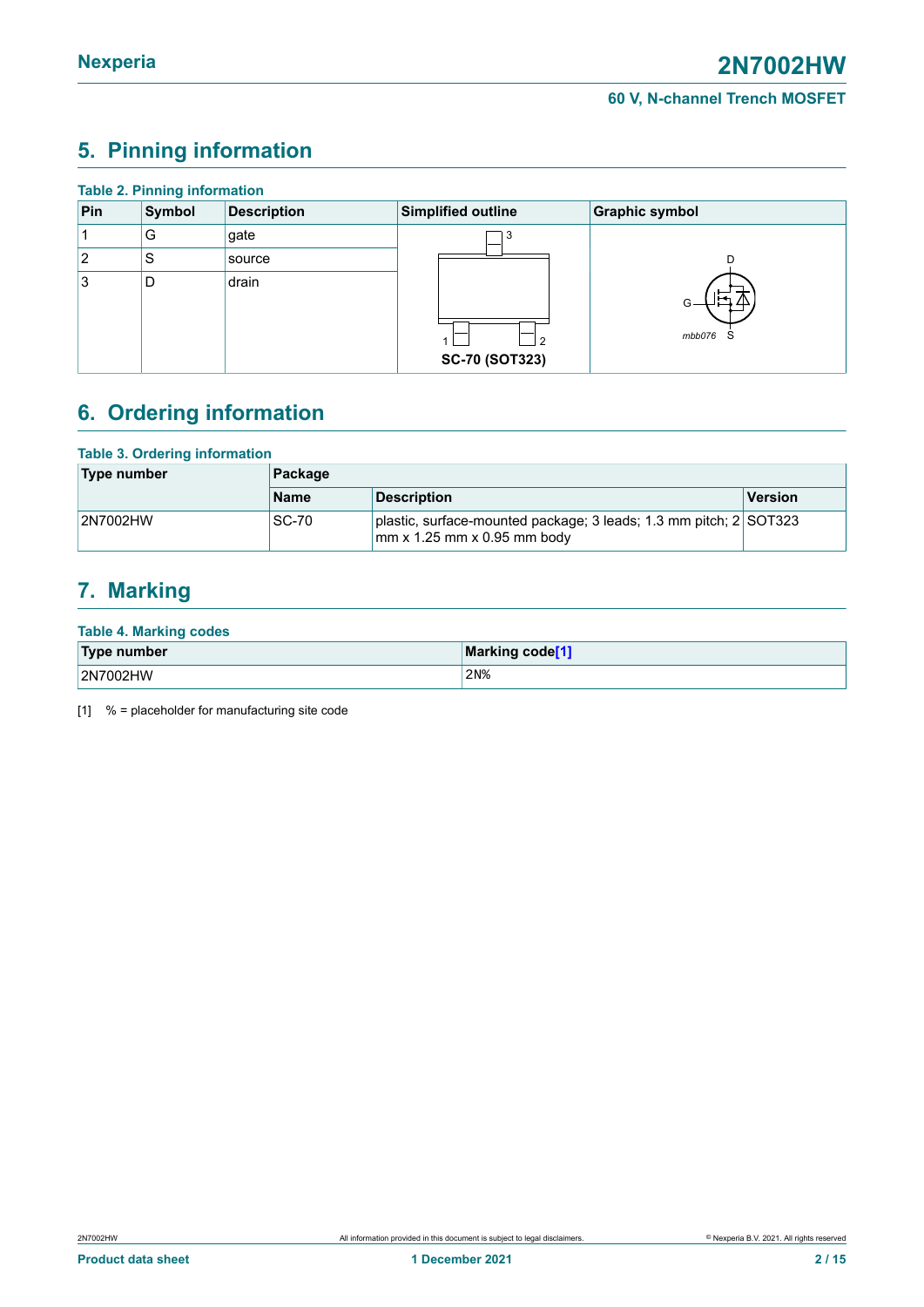### <span id="page-2-1"></span><span id="page-2-0"></span>**8. Limiting values**

#### **Table 5. Limiting values**

*In accordance with the Absolute Maximum Rating System (IEC 60134).*

| Symbol                | <b>Parameter</b>        | <b>Conditions</b>                                                 |       | <b>Min</b>     | <b>Max</b> | <b>Unit</b>       |
|-----------------------|-------------------------|-------------------------------------------------------------------|-------|----------------|------------|-------------------|
| $V_{DS}$              | drain-source voltage    | $T_{amb}$ = 25 °C                                                 |       |                | 60         | ٧                 |
| <b>V<sub>GS</sub></b> | gate-source voltage     |                                                                   |       | $-20$          | 20         | ٧                 |
| $ I_{\mathsf{D}} $    | drain current           | $V_{GS}$ = 10 V; T <sub>amb</sub> = 25 °C                         | $[1]$ |                | 310        | mA                |
|                       |                         | $V_{GS}$ = 10 V; T <sub>amb</sub> = 100 °C                        | $[1]$ | $\blacksquare$ | 200        | mA                |
| I <sub>DM</sub>       | peak drain current      | $T_{amb}$ = 25 °C; single pulse; $t_0 \le 10 \text{ }\mu\text{s}$ |       |                | 1.2        | A                 |
| $P_{\text{tot}}$      | total power dissipation | $T_{amb}$ = 25 °C                                                 | $[2]$ |                | 260        | mW                |
|                       |                         |                                                                   | $[1]$ | -              | 310        | mW                |
|                       |                         | $T_{sp}$ = 25 °C                                                  |       |                | 830        | mW                |
| $T_j$                 | junction temperature    |                                                                   |       | $-55$          | 150        | °C                |
| $T_{amb}$             | ambient temperature     |                                                                   |       | $-55$          | 150        | $^{\circ}{\rm C}$ |
| $T_{\text{stg}}$      | storage temperature     |                                                                   |       | $-65$          | 150        | $^{\circ}C$       |
| Source-drain diode    |                         |                                                                   |       |                |            |                   |
| $\vert$ <sub>s</sub>  | source current          | $T_{amb}$ = 25 °C                                                 | $[1]$ | $\blacksquare$ | 310        | mA                |

[1] Device mounted on an FR4 PCB, single-sided copper, tin-plated, mounting pad for drain 1 cm $^2$ .

[2] Device mounted on an FR4 PCB, single-sided copper, tin-plated and standard footprint.

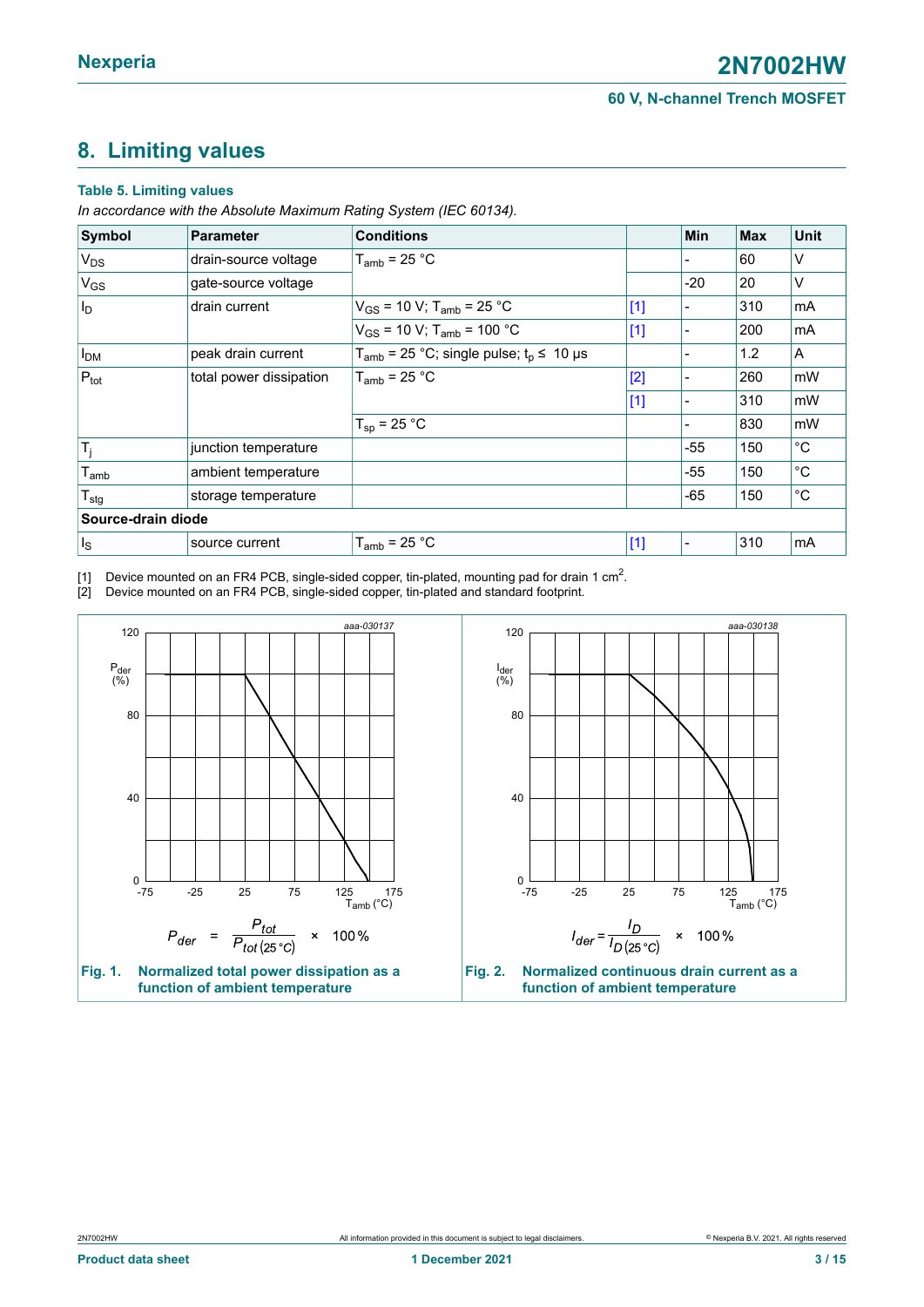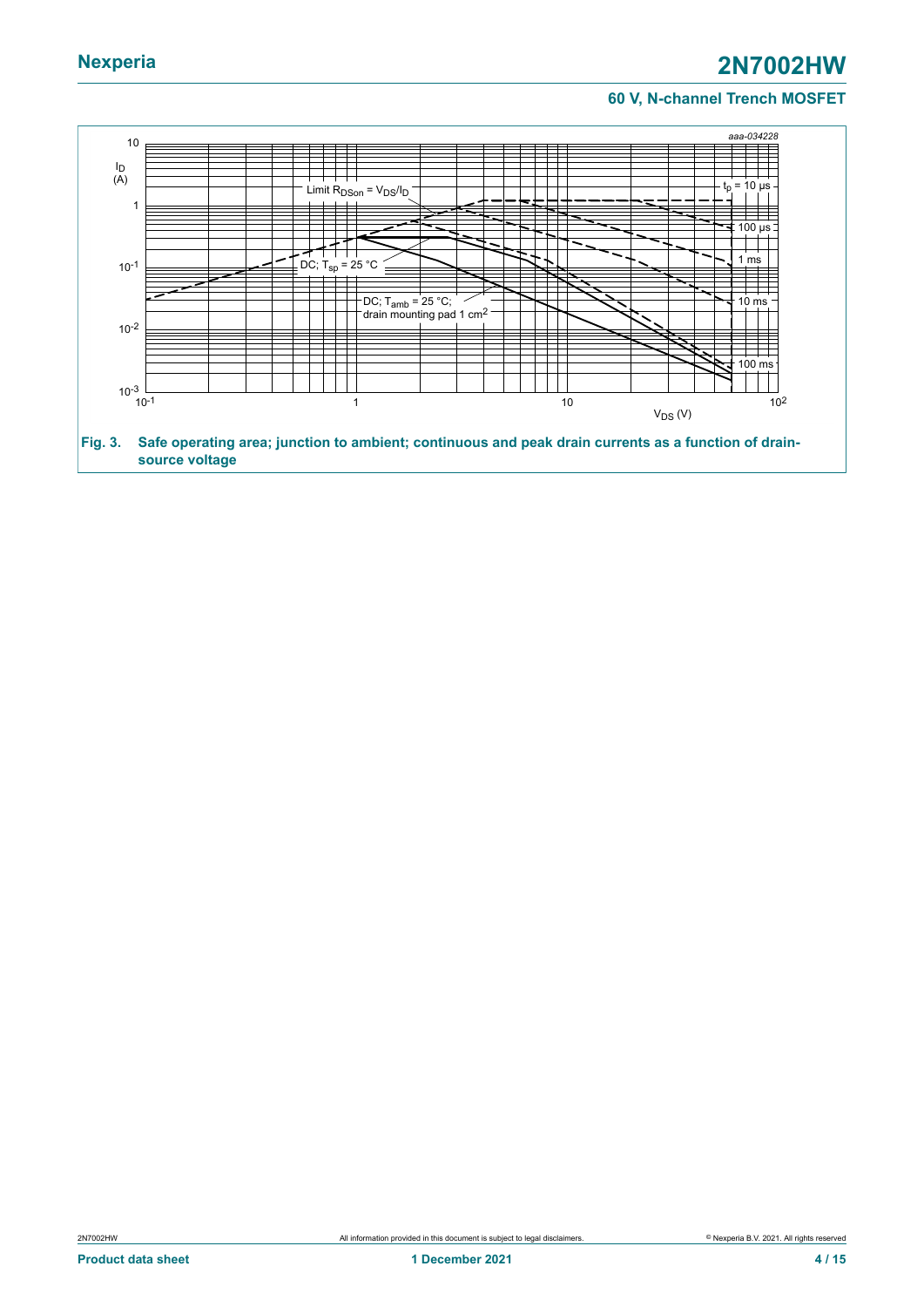### <span id="page-4-1"></span><span id="page-4-0"></span>**9. Thermal characteristics**

| <b>Table 6. Thermal characteristics</b> |                                                     |                   |  |     |            |         |      |
|-----------------------------------------|-----------------------------------------------------|-------------------|--|-----|------------|---------|------|
| Symbol                                  | <b>Parameter</b>                                    | <b>Conditions</b> |  | Min | <b>Typ</b> | $ $ Max | Unit |
| $ R_{th(j-a)} $<br>junction to ambient  | thermal resistance from in free air                 |                   |  |     | 415        | 480     | K/W  |
|                                         |                                                     | [2]               |  | 350 | 400        | K/W     |      |
| $R_{th(i-sp)}$                          | thermal resistance from<br>junction to solder point |                   |  |     |            | 150     | K/W  |

[1] Device mounted on an FR4 PCB, single-sided copper, tin-plated and standard footprint.

[2] Device mounted on an FR4 PCB, single-sided copper, tin-plated, mounting pad for drain 1 cm<sup>2</sup>.

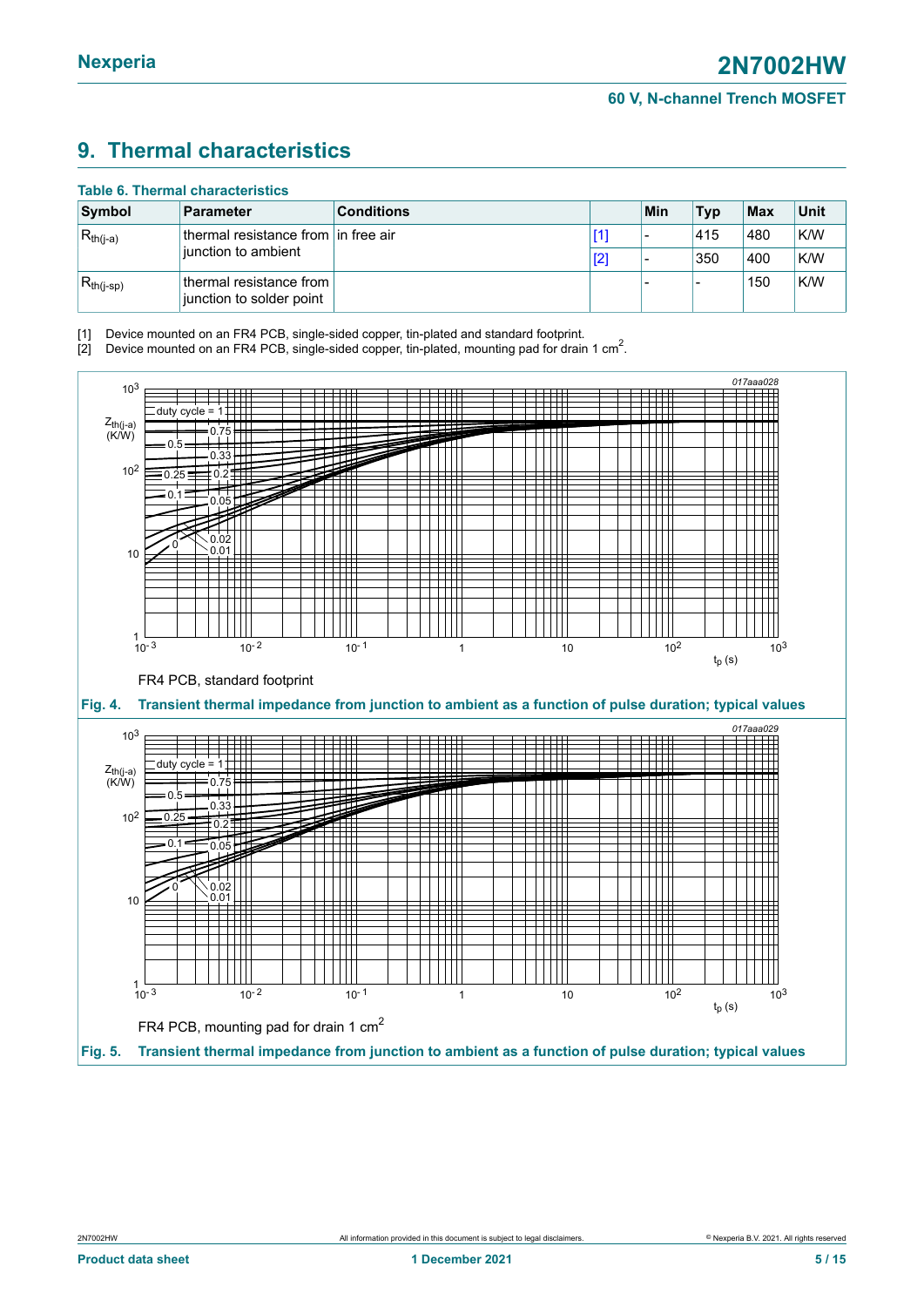### <span id="page-5-0"></span>**10. Characteristics**

| <b>Table 7. Characteristics</b> |                                   |                                                                          |                |                |                |             |
|---------------------------------|-----------------------------------|--------------------------------------------------------------------------|----------------|----------------|----------------|-------------|
| <b>Symbol</b>                   | <b>Parameter</b>                  | <b>Conditions</b>                                                        | <b>Min</b>     | <b>Typ</b>     | <b>Max</b>     | <b>Unit</b> |
| <b>Static characteristics</b>   |                                   |                                                                          |                |                |                |             |
| $V_{(BR)DSS}$                   | drain-source<br>breakdown voltage | $I_D$ = 10 µA; $V_{GS}$ = 0 V; T <sub>i</sub> = 25 °C                    | 60             | $\frac{1}{2}$  |                | $\vee$      |
| V <sub>GSth</sub>               | gate-source threshold<br>voltage  | $I_D$ = 250 µA; $V_{DS} = V_{GS}$ ; T <sub>i</sub> = 25 °C               | 1.1            | 1.75           | 2.4            | V           |
| $I_{DSS}$                       | drain leakage current             | $V_{DS}$ = 60 V; V <sub>GS</sub> = 0 V; T <sub>i</sub> = 25 °C           |                |                | 1              | μA          |
|                                 |                                   | $V_{DS}$ = 60 V; V <sub>GS</sub> = 0 V; T <sub>i</sub> = 150 °C          |                |                | 10             | μA          |
| $I_{GSS}$                       | gate leakage current              | $V_{GS}$ = 20 V; $V_{DS}$ = 0 V; T <sub>i</sub> = 25 °C                  |                | $\overline{a}$ | 100            | nA          |
|                                 |                                   | $V_{GS}$ = -20 V; $V_{DS}$ = 0 V; T <sub>i</sub> = 25 °C                 |                |                | $-100$         | nA          |
| $R_{DSon}$                      | drain-source on-state             | $V_{GS}$ = 10 V; $I_D$ = 500 mA; T <sub>i</sub> = 25 °C                  |                | 1              | 1.6            | Ω           |
|                                 | resistance                        | $V_{GS}$ = 10 V; $I_D$ = 500 mA; T <sub>i</sub> = 150 °C                 | $\overline{a}$ | 2.1            | 3.3            | Ω           |
|                                 |                                   | $V_{GS}$ = 5 V; $I_D$ = 50 mA; T <sub>i</sub> = 25 °C                    |                | 1.3            | $\overline{2}$ | Ω           |
| $g_{fs}$                        | forward<br>transconductance       | $V_{DS}$ = 10 V; $I_D$ = 200 mA; T <sub>i</sub> = 25 °C                  |                | 400            | $\overline{a}$ | mS          |
|                                 | <b>Dynamic characteristics</b>    |                                                                          |                |                |                |             |
| $Q_{G(tot)}$                    | total gate charge                 | $V_{DS}$ = 30 V; $I_D$ = 300 mA; $V_{GS}$ = 4.5 V;                       | $\overline{a}$ | 0.3            | 0.5            | nC          |
| $Q_{GS}$                        | gate-source charge                | $T_i = 25 °C$                                                            |                | 0.1            |                | nC          |
| $Q_{GD}$                        | gate-drain charge                 |                                                                          |                | 0.1            |                | nC          |
| $C_{iss}$                       | input capacitance                 | $V_{DS}$ = 10 V; f = 1 MHz; $V_{GS}$ = 0 V;                              |                | 34             |                | pF          |
| $C_{\rm oss}$                   | output capacitance                | $T_i = 25 °C$                                                            |                | $\overline{7}$ |                | pF          |
| C <sub>rss</sub>                | reverse transfer<br>capacitance   |                                                                          |                | 4              |                | pF          |
| $t_{d(on)}$                     | turn-on delay time                | $V_{DS}$ = 50 V; R <sub>L</sub> = 250 $\Omega$ ; V <sub>GS</sub> = 10 V; |                | $\overline{2}$ | $\overline{a}$ | ns          |
| $\mathfrak{t}_{\mathsf{r}}$     | rise time                         | $R_{G(ext)} = 6 Ω$ ; T <sub>i</sub> = 25 °C                              |                | 3              |                | ns          |
| $t_{d(\text{off})}$             | turn-off delay time               |                                                                          |                | 6              |                | ns          |
| tғ                              | fall time                         |                                                                          |                | 4              | $\overline{a}$ | ns          |
| Source-drain diode              |                                   |                                                                          |                |                |                |             |
| $V_{SD}$                        | source-drain voltage              | $I_S$ = 115 mA; $V_{GS}$ = 0 V; T <sub>i</sub> = 25 °C                   | 0.47           | 0.75           | 1.1            | V           |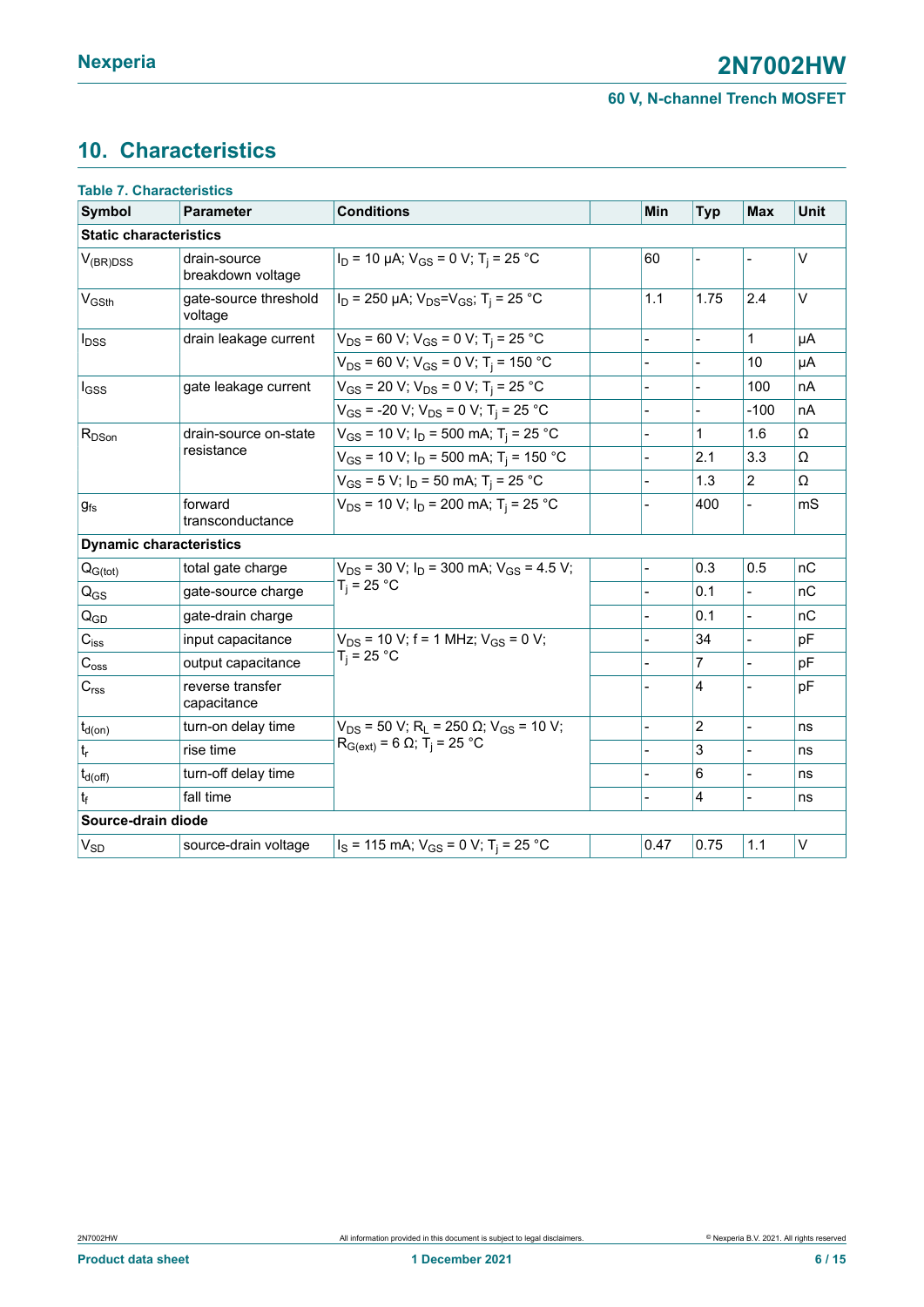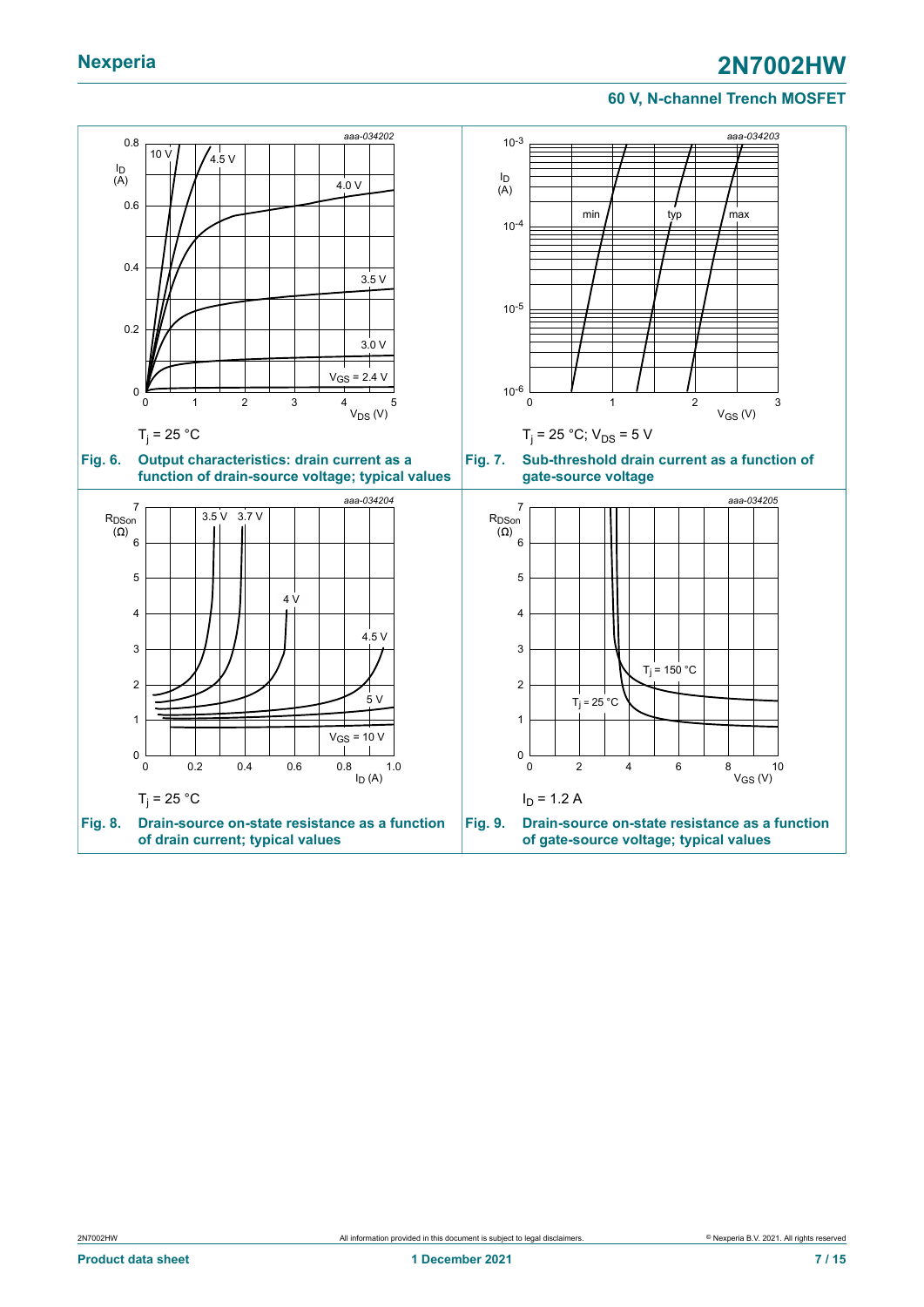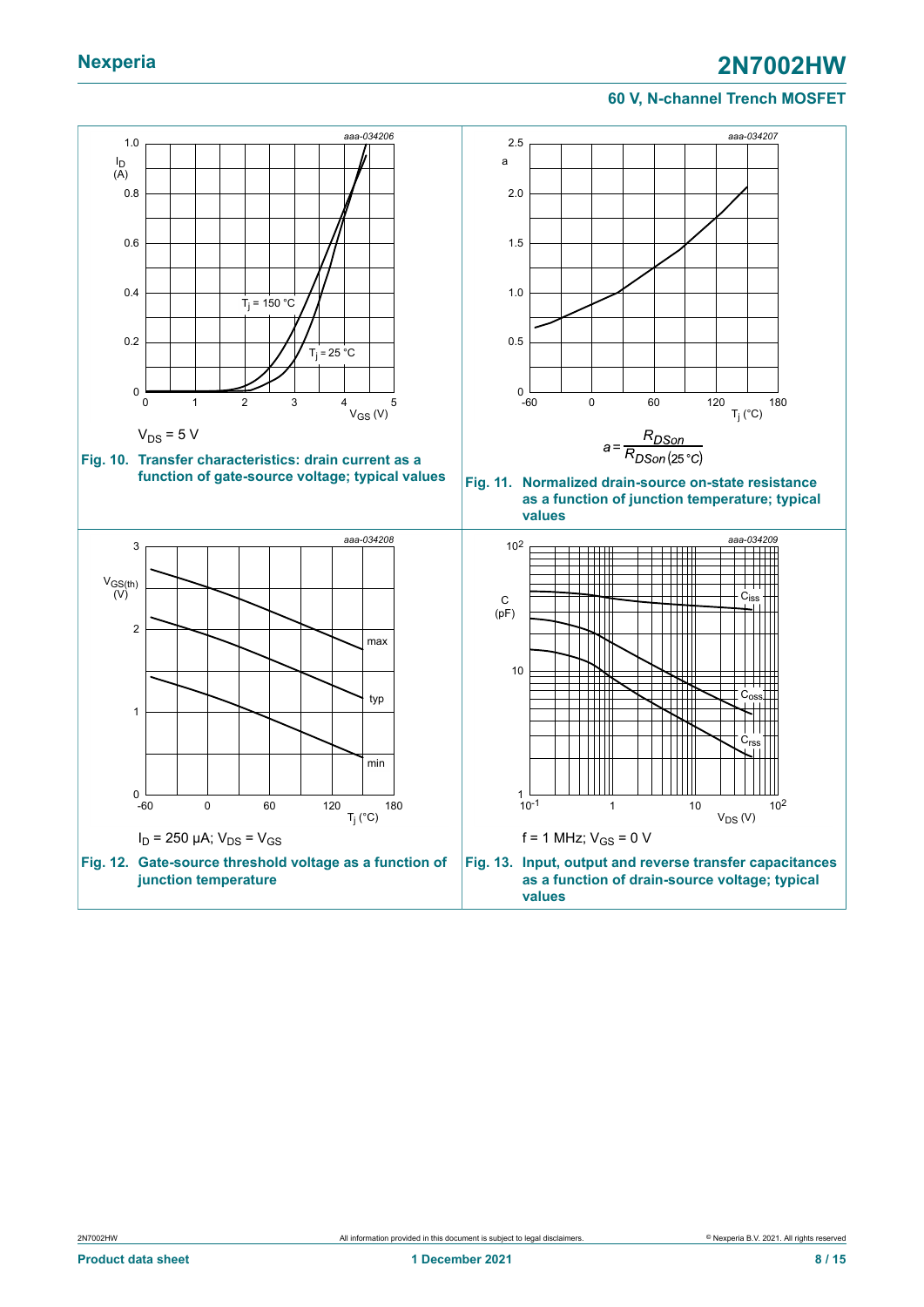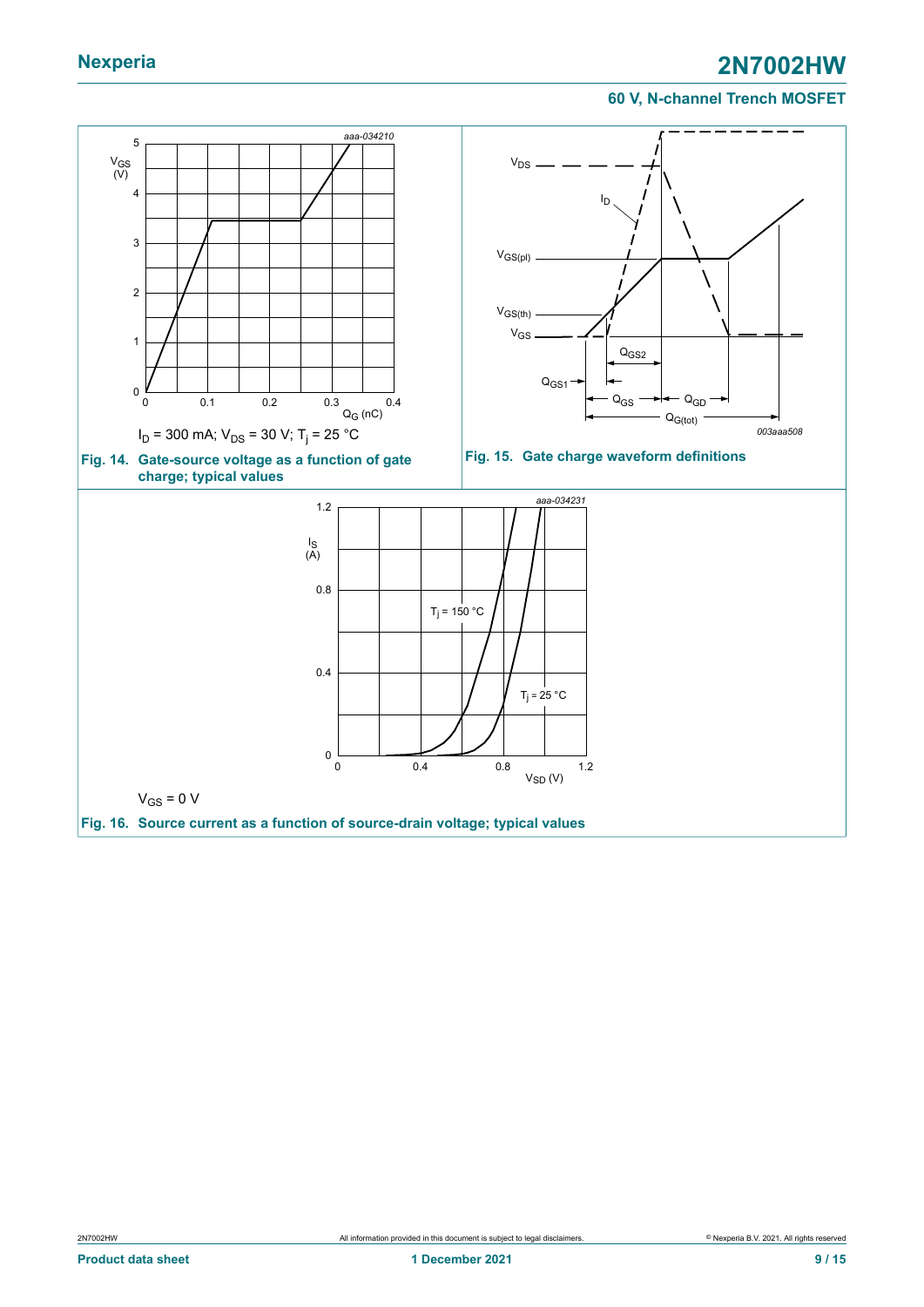### <span id="page-9-0"></span>**11. Test information**



### **Quality information**

This product has been qualified in accordance with the Automotive Electronics Council (AEC) standard *Q101 - Stress test qualification for discrete semiconductors*, and is suitable for use in automotive applications.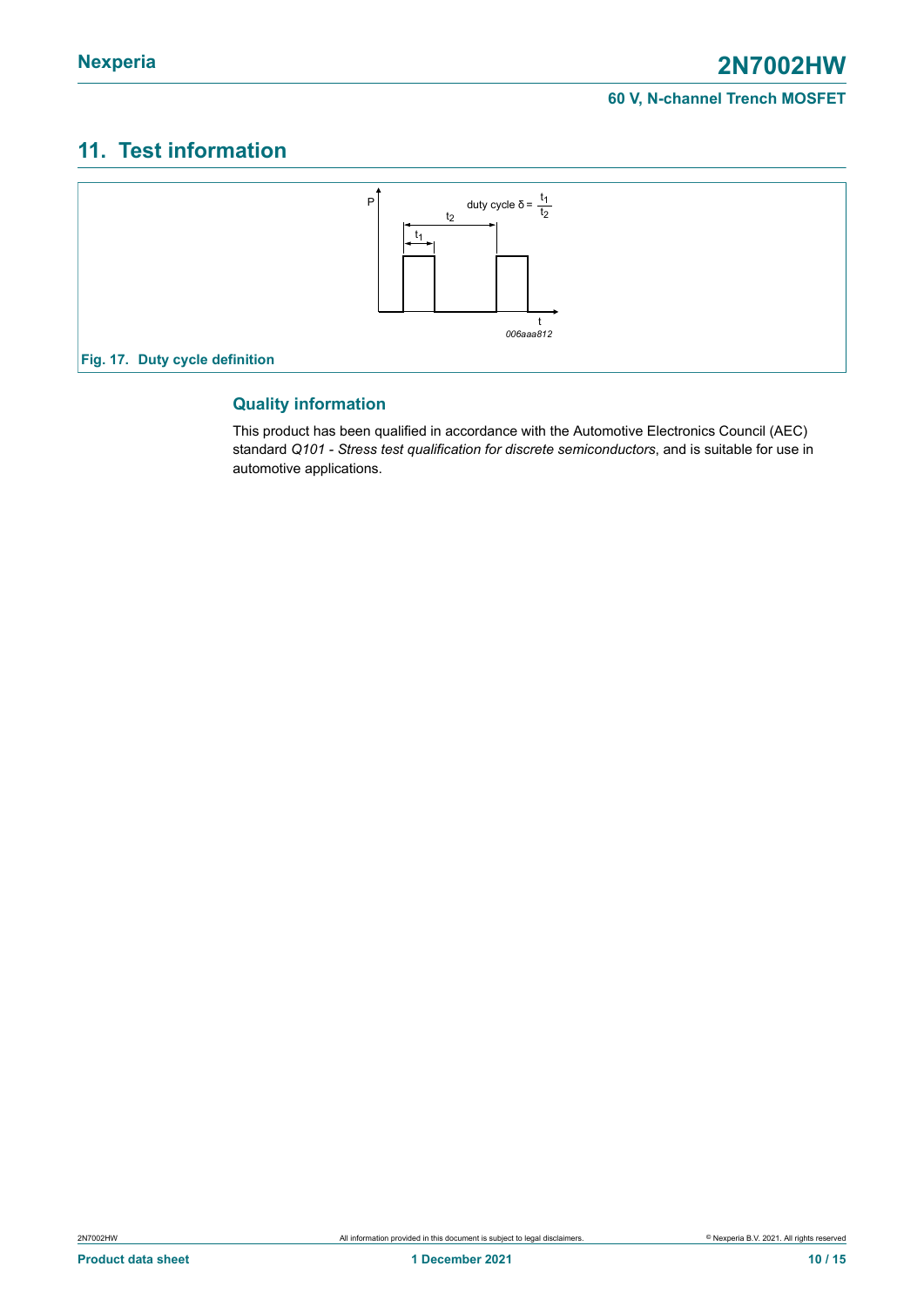### <span id="page-10-0"></span>**12. Package outline**

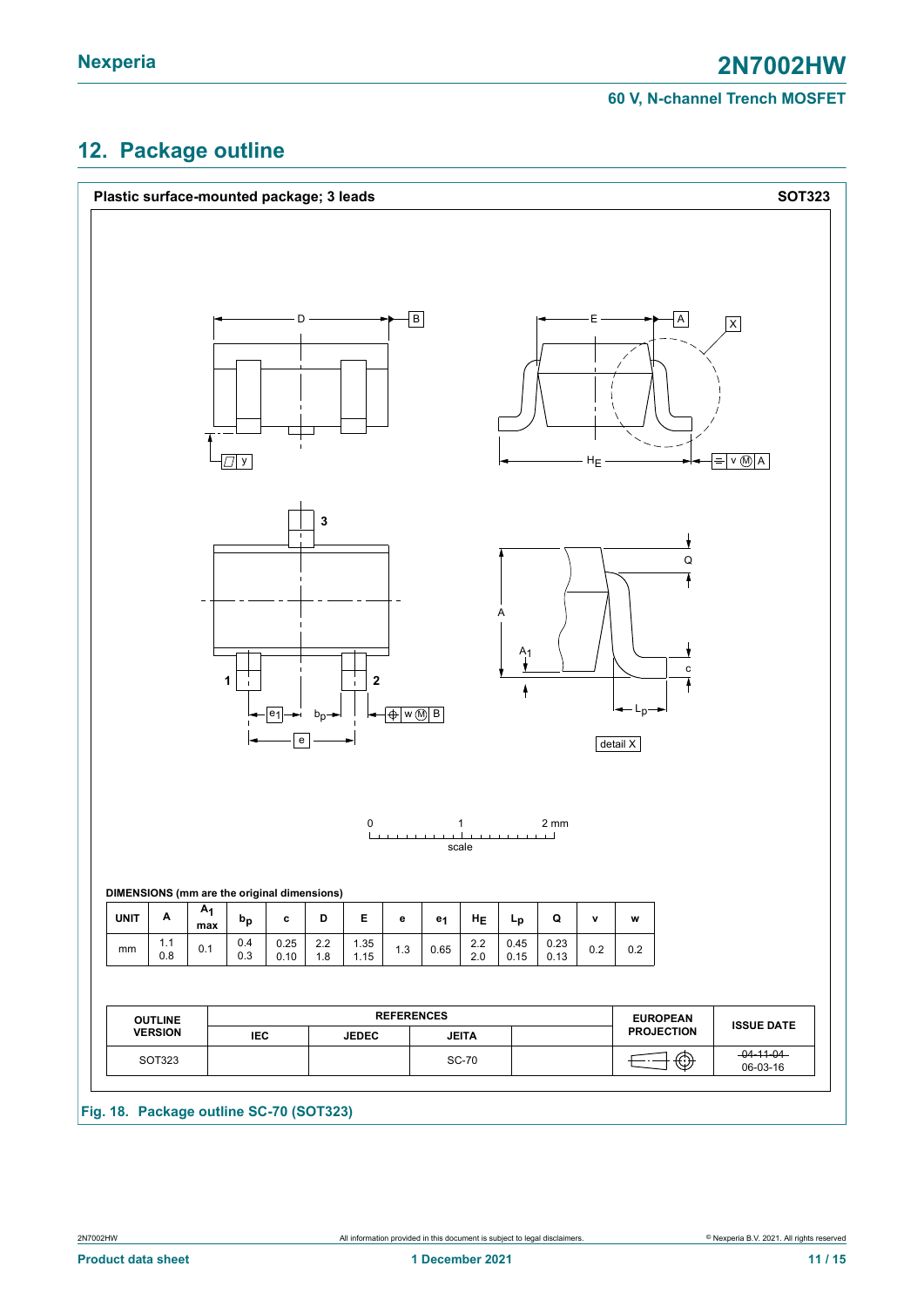### <span id="page-11-0"></span>**13. Soldering**

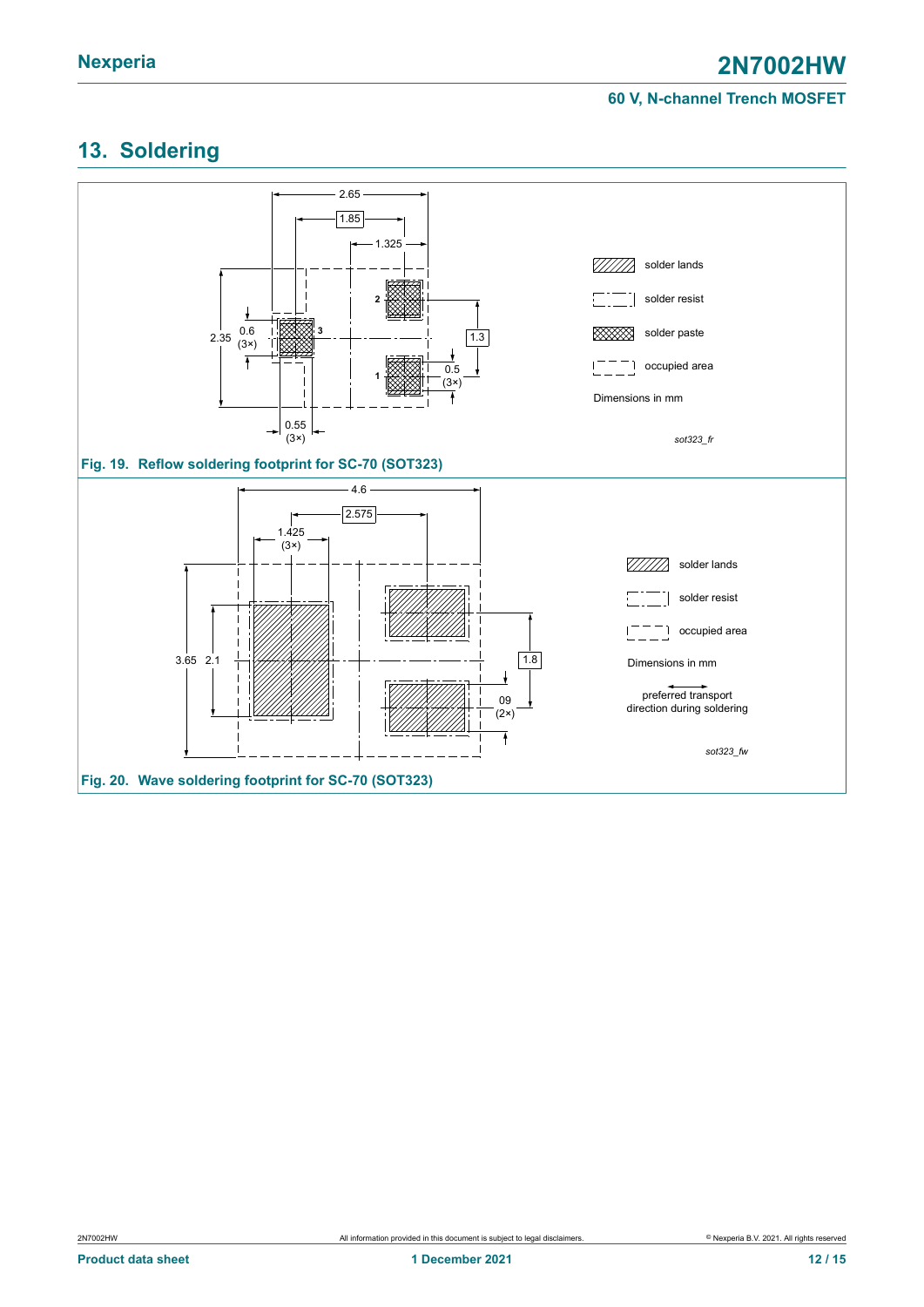### <span id="page-12-0"></span>**14. Revision history**

| <b>Table 8. Revision history</b> |                                                 |                        |                      |              |  |  |
|----------------------------------|-------------------------------------------------|------------------------|----------------------|--------------|--|--|
| Data sheet ID                    | Release date                                    | Data sheet status      | <b>Change notice</b> | Supersedes   |  |  |
| 2N7002HW v.2                     | 20211201                                        | Product data sheet     |                      | 2N7002HW v.1 |  |  |
| Modifications:                   | Changed document status to "Product data sheet" |                        |                      |              |  |  |
| 2N7002HW v.1                     | 20211119                                        | Preliminary data sheet |                      |              |  |  |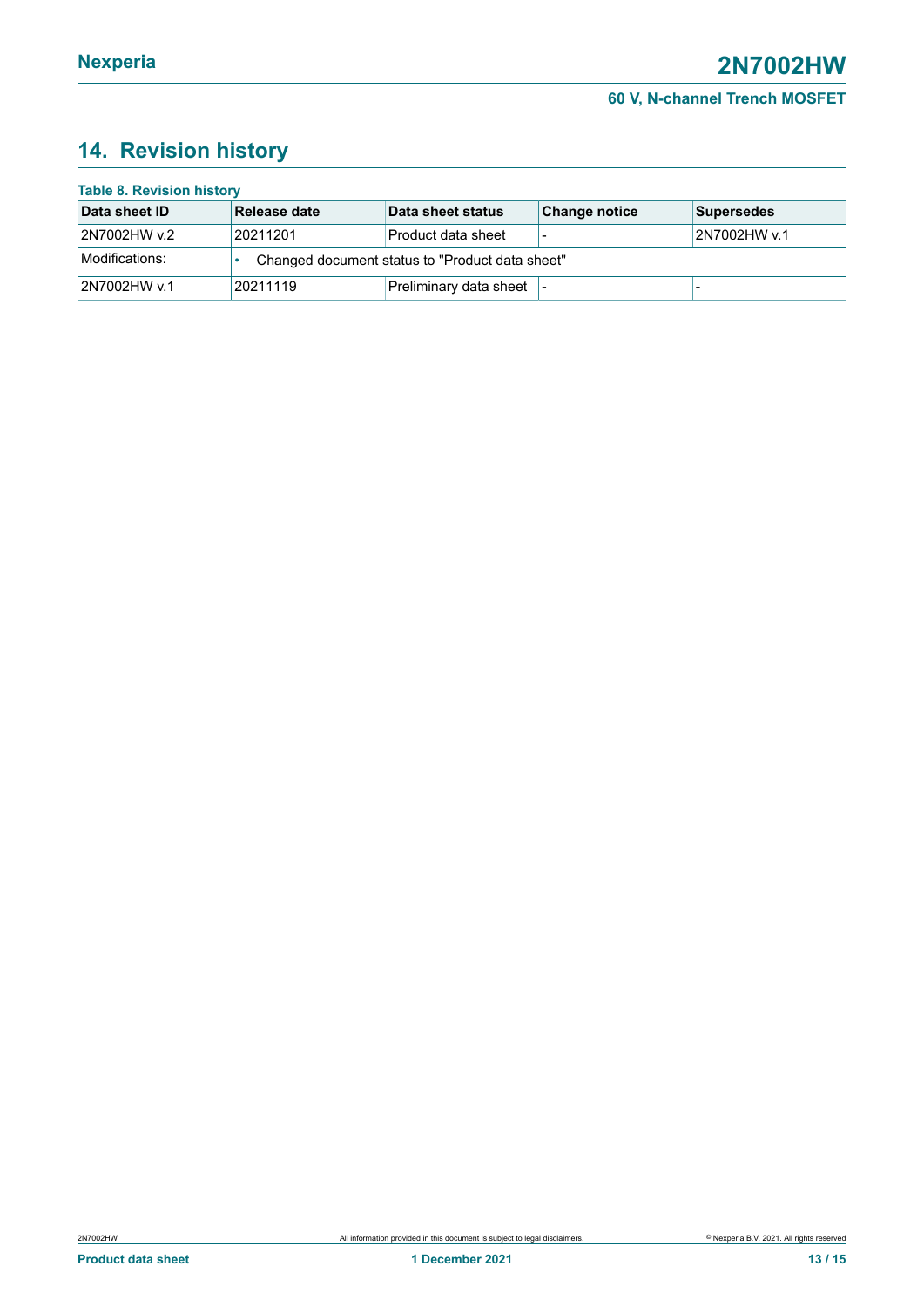## <span id="page-13-0"></span>**15. Legal information**

#### **Data sheet status**

| <b>Document status</b><br>$[1]$ [2] | Product<br>status [3] | <b>Definition</b>                                                                           |
|-------------------------------------|-----------------------|---------------------------------------------------------------------------------------------|
| Objective [short]<br>data sheet     | Development           | This document contains data from<br>the objective specification for<br>product development. |
| Preliminary [short]<br>data sheet   | Qualification         | This document contains data from<br>the preliminary specification.                          |
| Product [short]<br>data sheet       | Production            | This document contains the product<br>specification.                                        |

[1] Please consult the most recently issued document before initiating or completing a design.

- The term 'short data sheet' is explained in section "Definitions".
- [3] The product status of device(s) described in this document may have changed since this document was published and may differ in case of multiple devices. The latest product status information is available on the internet at [https://www.nexperia.com.](https://www.nexperia.com)

#### **Definitions**

**Draft** — The document is a draft version only. The content is still under internal review and subject to formal approval, which may result in modifications or additions. Nexperia does not give any representations or warranties as to the accuracy or completeness of information included herein and shall have no liability for the consequences of use of such information.

**Short data sheet** — A short data sheet is an extract from a full data sheet with the same product type number(s) and title. A short data sheet is intended for quick reference only and should not be relied upon to contain detailed and full information. For detailed and full information see the relevant full data sheet, which is available on request via the local Nexperia sales office. In case of any inconsistency or conflict with the short data sheet, the full data sheet shall prevail.

**Product specification** — The information and data provided in a Product data sheet shall define the specification of the product as agreed between Nexperia and its customer, unless Nexperia and customer have explicitly agreed otherwise in writing. In no event however, shall an agreement be valid in which the Nexperia product is deemed to offer functions and qualities beyond those described in the Product data sheet.

#### **Disclaimers**

**Limited warranty and liability** — Information in this document is believed to be accurate and reliable. However, Nexperia does not give any representations or warranties, expressed or implied, as to the accuracy or completeness of such information and shall have no liability for the consequences of use of such information. Nexperia takes no responsibility for the content in this document if provided by an information source outside of Nexperia.

In no event shall Nexperia be liable for any indirect, incidental, punitive, special or consequential damages (including - without limitation - lost profits, lost savings, business interruption, costs related to the removal or replacement of any products or rework charges) whether or not such damages are based on tort (including negligence), warranty, breach of contract or any other legal theory.

Notwithstanding any damages that customer might incur for any reason whatsoever, Nexperia's aggregate and cumulative liability towards customer for the products described herein shall be limited in accordance with the Terms and conditions of commercial sale of Nexperia.

**Right to make changes** — Nexperia reserves the right to make changes to information published in this document, including without limitation specifications and product descriptions, at any time and without notice. This document supersedes and replaces all information supplied prior to the publication hereof

**Suitability for use in automotive applications** — This Nexperia product has been qualified for use in automotive applications. Unless otherwise agreed in writing, the product is not designed, authorized or warranted to be suitable for use in life support, life-critical or safety-critical systems or

### **60 V, N-channel Trench MOSFET**

equipment, nor in applications where failure or malfunction of an Nexperia product can reasonably be expected to result in personal injury, death or severe property or environmental damage. Nexperia and its suppliers accept no liability for inclusion and/or use of Nexperia products in such equipment or applications and therefore such inclusion and/or use is at the customer's own risk.

**Quick reference data** — The Quick reference data is an extract of the product data given in the Limiting values and Characteristics sections of this document, and as such is not complete, exhaustive or legally binding.

**Applications** — Applications that are described herein for any of these products are for illustrative purposes only. Nexperia makes no representation or warranty that such applications will be suitable for the specified use without further testing or modification.

Customers are responsible for the design and operation of their applications and products using Nexperia products, and Nexperia accepts no liability for any assistance with applications or customer product design. It is customer's sole responsibility to determine whether the Nexperia product is suitable and fit for the customer's applications and products planned, as well as for the planned application and use of customer's third party customer(s). Customers should provide appropriate design and operating safeguards to minimize the risks associated with their applications and products.

Nexperia does not accept any liability related to any default, damage, costs or problem which is based on any weakness or default in the customer's applications or products, or the application or use by customer's third party customer(s). Customer is responsible for doing all necessary testing for the customer's applications and products using Nexperia products in order to avoid a default of the applications and the products or of the application or use by customer's third party customer(s). Nexperia does not accept any liability in this respect.

**Limiting values** — Stress above one or more limiting values (as defined in the Absolute Maximum Ratings System of IEC 60134) will cause permanent damage to the device. Limiting values are stress ratings only and (proper) operation of the device at these or any other conditions above those given in the Recommended operating conditions section (if present) or the Characteristics sections of this document is not warranted. Constant or repeated exposure to limiting values will permanently and irreversibly affect the quality and reliability of the device.

**Terms and conditions of commercial sale** — Nexperia products are sold subject to the general terms and conditions of commercial sale, as published at [http://www.nexperia.com/profile/terms,](http://www.nexperia.com/profile/terms) unless otherwise agreed in a valid written individual agreement. In case an individual agreement is concluded only the terms and conditions of the respective agreement shall apply. Nexperia hereby expressly objects to applying the customer's general terms and conditions with regard to the purchase of Nexperia products by customer.

**No offer to sell or license** — Nothing in this document may be interpreted or construed as an offer to sell products that is open for acceptance or the grant, conveyance or implication of any license under any copyrights, patents or other industrial or intellectual property rights.

**Export control** — This document as well as the item(s) described herein may be subject to export control regulations. Export might require a prior authorization from competent authorities.

**Translations** — A non-English (translated) version of a document is for reference only. The English version shall prevail in case of any discrepancy between the translated and English versions.

#### **Trademarks**

Notice: All referenced brands, product names, service names and trademarks are the property of their respective owners.